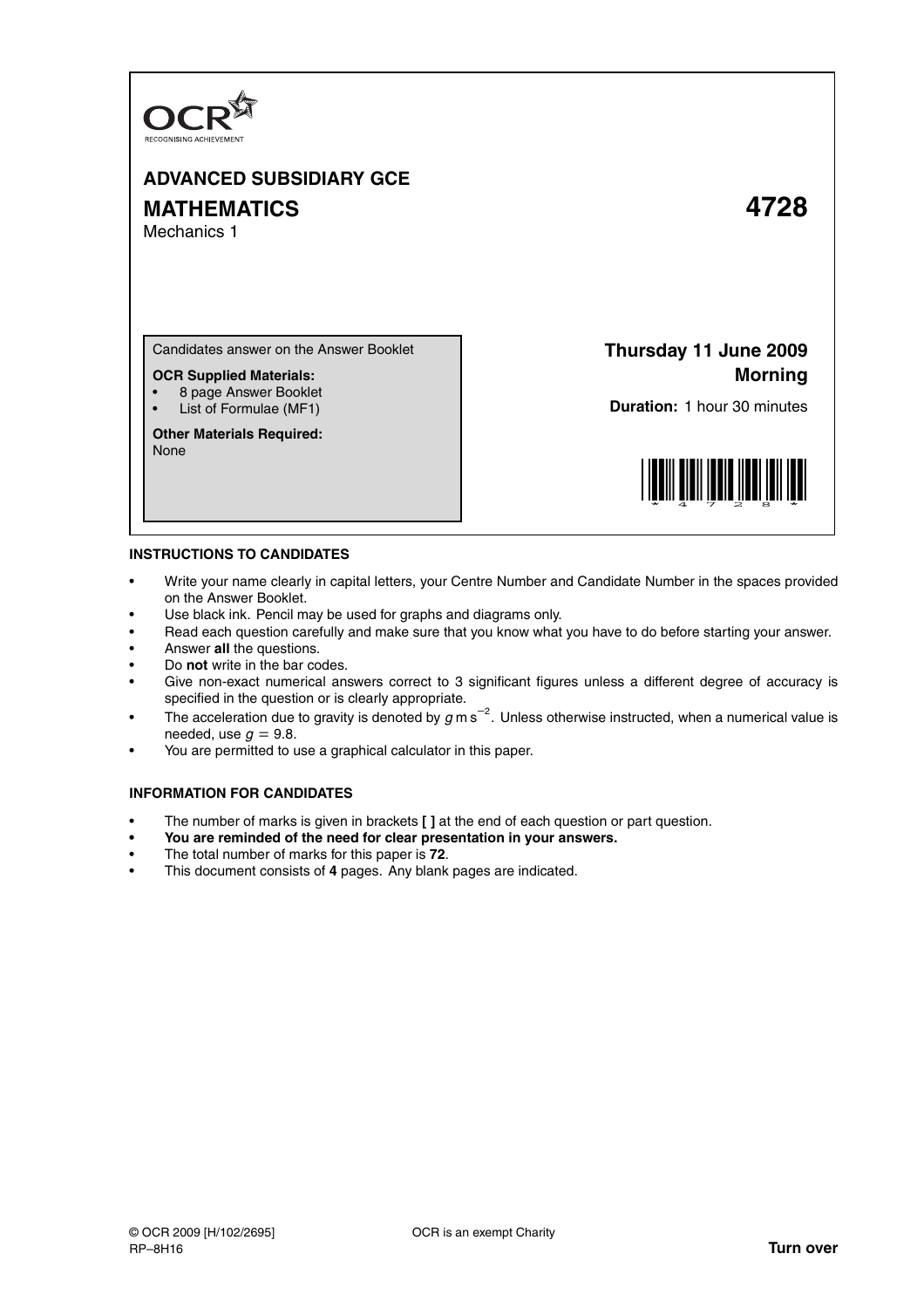

Two perpendicular forces have magnitudes *x* N and 3*x* N (see diagram). Their resultant has magnitude 6 N.

| $(i)$ Calculate x.                                              |  |
|-----------------------------------------------------------------|--|
| (ii) Find the angle the resultant makes with the smaller force. |  |

**2** The driver of a car accelerating uniformly from rest sees an obstruction. She brakes immediately bringing the car to rest with constant deceleration at a distance of 6 m from its starting point. The car travels in a straight line and is in motion for 3 seconds.

|  | (i) Sketch the $(t, v)$ graph for the car's motion. |  |
|--|-----------------------------------------------------|--|
|--|-----------------------------------------------------|--|

- **(ii)** Calculate the maximum speed of the car during its motion. **[3]**
- **(iii)** Hence, given that the acceleration of the car is 2.4 m s<sup>−</sup><sup>2</sup> , calculate its deceleration. **[4]**
- **3**

**1**



The diagram shows a small block *B*, of mass 3 kg, and a particle *P*, of mass 0.8 kg, which are attached to the ends of a light inextensible string. The string is taut and passes over a small smooth pulley. *B* is held at rest on a horizontal surface, and *P* lies on a smooth plane inclined at 30° to the horizontal. When *B* is released from rest it accelerates at  $0.2 \text{ m s}^{-2}$  towards the pulley.

- **(i)** By considering the motion of *P*, show that the tension in the string is 3.76 N. **[4]**
- **(ii)** Calculate the coefficient of friction between *B* and the horizontal surface. **[5]**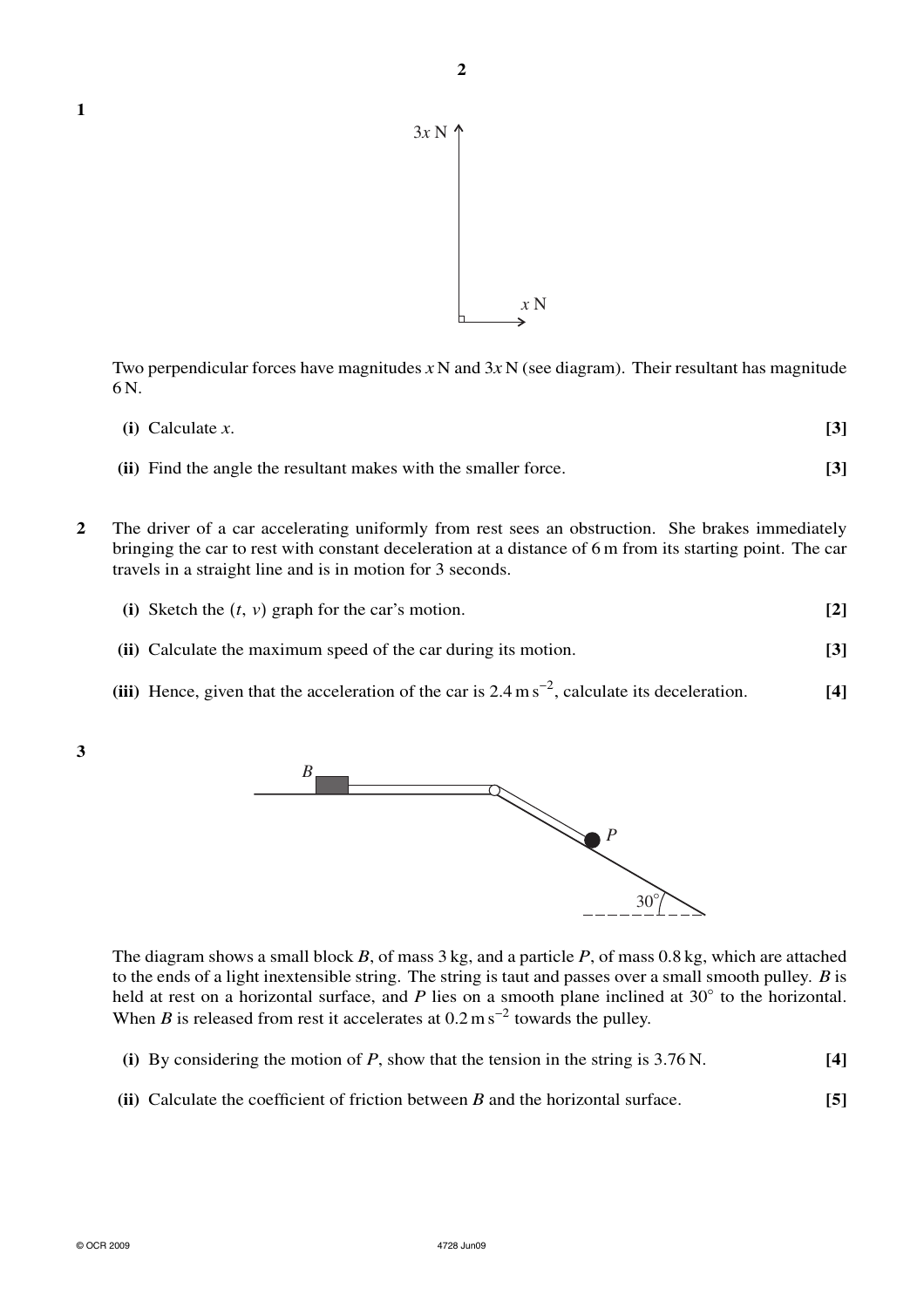- 4 An object is projected vertically upwards with speed 7 m s<sup>-1</sup>. Calculate
	- **(i)** the speed of the object when it is 2.1 m above the point of projection, **[3]**
	- **(ii)** the greatest height above the point of projection reached by the object, **[3]**
	- (iii) the time after projection when the object is travelling downwards with speed  $5.7 \text{ m s}^{-1}$ . . **[3]**

**5 (i)**



A particle *P* of mass 0.5 kg is projected with speed  $6 \text{ m s}^{-1}$  on a smooth horizontal surface towards a stationary particle  $\overline{Q}$  of mass  $m$  kg (see Fig. 1). After the particles collide,  $P$  has speed *v*m s<sup>−1</sup> in its original direction of motion, and *Q* has speed 1 m s<sup>−1</sup> more than *P*. Show that  $v(m+0.5) = -m+3.$  **[3]** 

**(ii)**



Q and P are now projected towards each other with speeds  $4 \text{ m s}^{-1}$  and  $2 \text{ m s}^{-1}$  respectively (see Fig. 2). Immediately after the collision the speed of *Q* is  $v \text{ m s}^{-1}$  with its direction of motion unchanged and *P* has speed  $1 \text{ m s}^{-1}$  more than *Q*. Find another relationship between *m* and *v* in the form  $v(m + 0.5) = am + b$ , where *a* and *b* are constants. [4]

**(iii)** By solving these two simultaneous equations show that  $m = 0.9$ , and hence find *v*. [4]

### **[Questions 6 and 7 are printed overleaf.]**